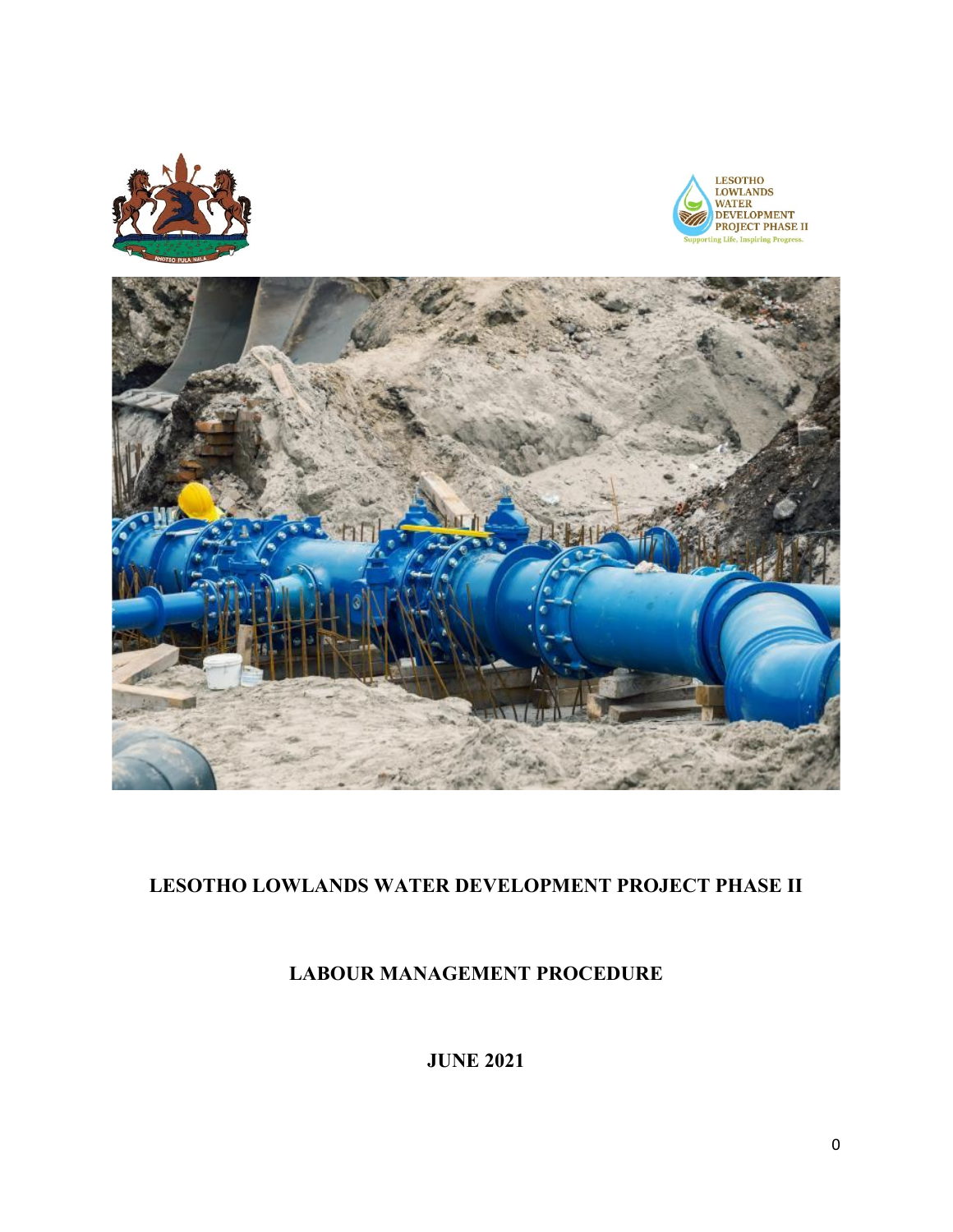## Contents

| 1.1 |  |
|-----|--|
|     |  |
|     |  |
|     |  |
|     |  |
|     |  |
|     |  |
|     |  |
|     |  |
|     |  |
|     |  |
|     |  |
|     |  |
|     |  |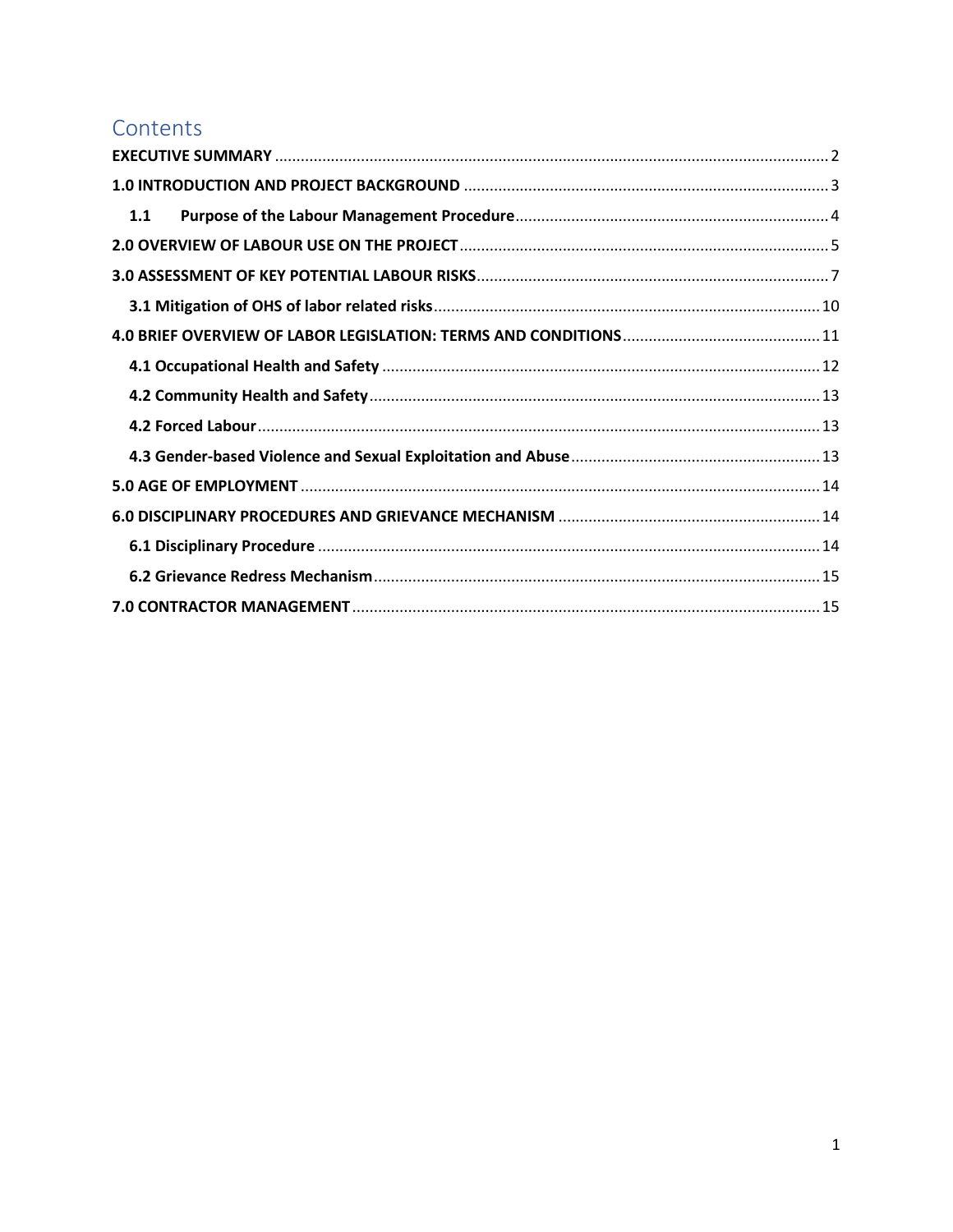## <span id="page-2-0"></span>EXECUTIVE SUMMARY

THE Labour Management Procedures for the Lesotho Lowlands Water Development Project Phase II (LLWDP-II) has been developed to meet the requirements of Environmental and Social Standard 2 (ESS 2), Labour and Working Conditions, of the World Bank Environment and Social Framework. LLWDP II financed by World and European Union and is implemented by the Ministry of Water on behalf of the Government of Lesotho. The project is comprised of four components, namely Investments in Water Infrastructure in Zones 2 and 3 and Zone 6 and 7, Capacity Building, Institutional Strengthening, and Project Management, Institutional strengthening support to other water sector departments, Strategic Sanitation Planning TA, WASCO Performance Improvements and Contingent Emergency Response Component (CERC) in the event of an Eligible Crisis or Emergency.

The LMP identifies key risks for the project based on the Lesotho context. The risks include poor labour and working conditions, gender-based violence and sexual exploitation and harassment, poor employment and recruitment policies, workers camp management and inattention to occupational health and safety. A mitigation strategy for these risks is also devised.

The LMP provides a description of key national laws, regulations and policies relevant to the project. These include Labour Code 1992, Public Health Regulations on sanitation and housing.

Section 5 describes the GRM to address employee complaints both from direct project workers and contracted workers.

Implementation responsibilities of the LMP are described. Project Implementation Unit, Project Manager, Environment Safeguards Specialist, Social Safeguards Specialist, Financial Management Specialist, GIS Specialist, Water Resources Specialist, Civil Engineer, Mechanical Engineer, Procurement Specialist, Monitoring and Evaluation Specialist, Legal Services Manager and Public Relations Officer have primary responsibilities on the project side.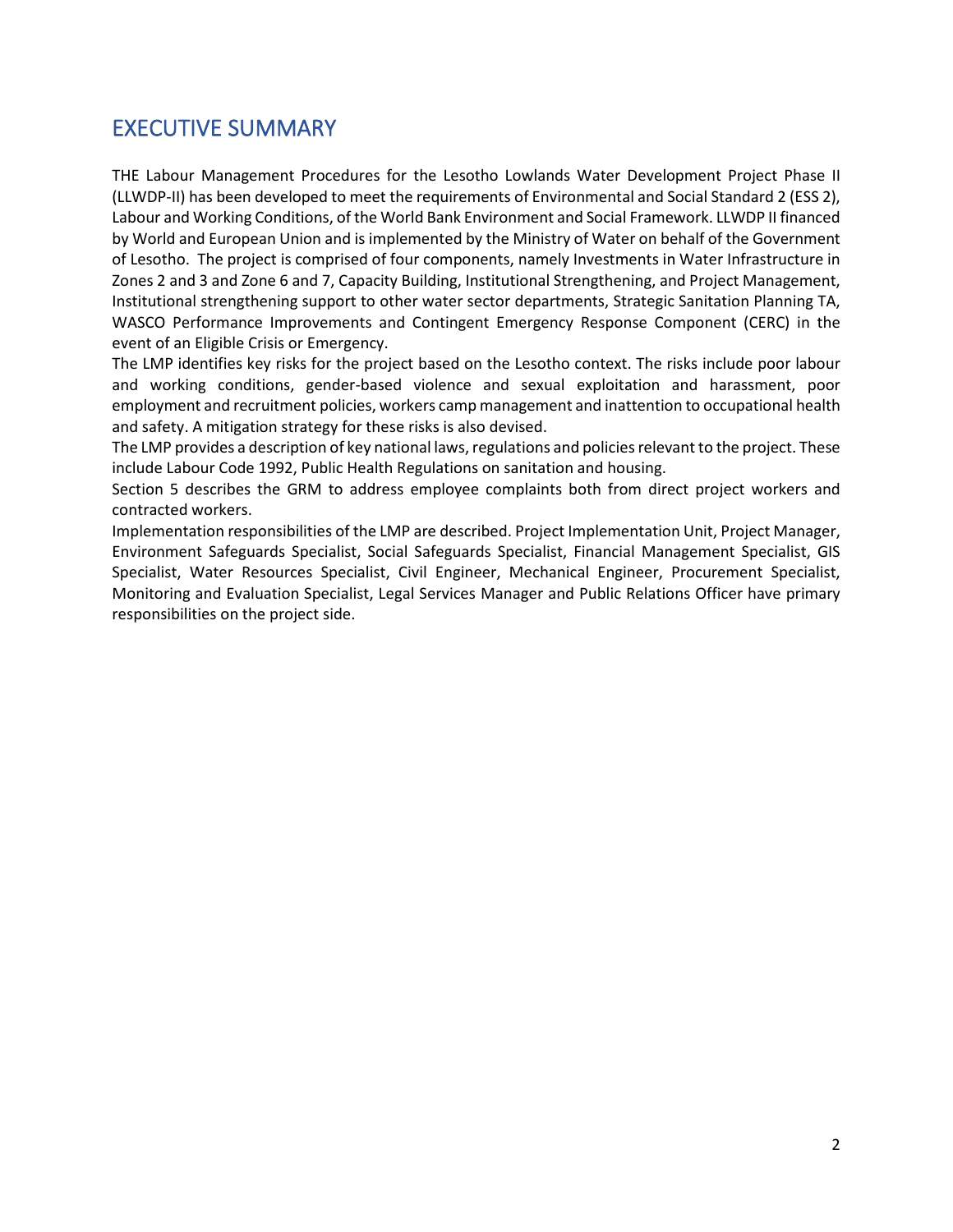# <span id="page-3-0"></span>1.0 INTRODUCTION AND PROJECT BACKGROUND

LLWDP II is mandated to provide unmet water demand in the Lowlands Region of Lesotho in priority zones 2 and 3 (Hlotse and Maputsoe) and zones 6 and 7 (Mafeteng and Mohale'sHoek). The Project is comprised of four components as follows:

#### **Component 1. Water Supply Investments in Zones 2 and 3 and Zone 6 and 7**

This component will finance a programme of activities designed to improve access to reliable domestic and industrial water supply services in Maputsoe and Hlotse towns and villages along the transmission pipeline route. The activities include (a) construction of the bulk water supply scheme which will abstract water from the Hlotse river and transfer it to the project towns; the system will include a river intake structure, source protection measures to protect the local environment and reduce the effects of flooding, a water treatment plant, transmission lines, reservoirs, and auxiliary facilities; (b) construction and rehabilitation of distribution water mains and networks in the Maputsoe and Hlotse towns and surrounding settlements, including installation of meters, household service connections, leakage reduction measures, and standpipes; and (c) consultancy for construction supervision and quality assurance of water supply infrastructure contracts, technical studies, and engineering designs.

#### **Component 2. Capacity Building, Institutional Strengthening, and Project Management**

This component will finance a series of activities to strengthen sector institutions and support implementation of the LWDP and planning for a comprehensive Sanitation Action Plan for Zones 2 and 3. These include TA, consultancy services, systems, and equipment to support three broad categories of activities:

**Project management**, including support to the Project Implementation Unit (PIU); incremental operating costs; support for a panel of dam safety experts; support for safeguards (including any additional studies as needed) and preparation, implementation, and monitoring of site-specific environmental and social safeguards for the water distribution network; and support for project communications and citizen engagement activities.

**Institutional strengthening support to other sector departments.** This will include support to DRWS (operational and policy support), DWA (water quality monitoring), LBWSA (international experiences in bulk water supply agencies), CoW (miscellaneous studies and capacity building, including review of the tariff structure to assess, among others, the bulk water tariff), LEWA (technical data quality and auditing), and Ministry of Development Planning (MoDP) (improved oversight of project implementation).

**Strategic Sanitation Planning TA.** This TA will support the GoL to develop a medium-term sanitation program, based on updated sector diagnostics and preparation of master plans for select urban locations, including but not limited to Maputsoe and Hlotse, in line with the Citywide Inclusive Sanitation approach. As part of the master planning process, initial sanitation assessments will be conducted and priority urban sanitation interventions identified for holistically addressing the sanitation situation at the various stages of the sanitation service chain in Lesotho through future operations. For the short to medium term, highpriority works, feasibility studies, detailed designs, and technical specifications for bidding documents will be prepared. The TA will also support the MoW in policy and institutional aspects relating to sanitation, including preparation of a National Sanitation Action Plan building upon the Water and Sanitation (WATSAN) policy and implementation strategies and update of the existing sanitation Master Plan. For rural sanitation, the TA will support preparation of sector diagnostics and detailed action plans for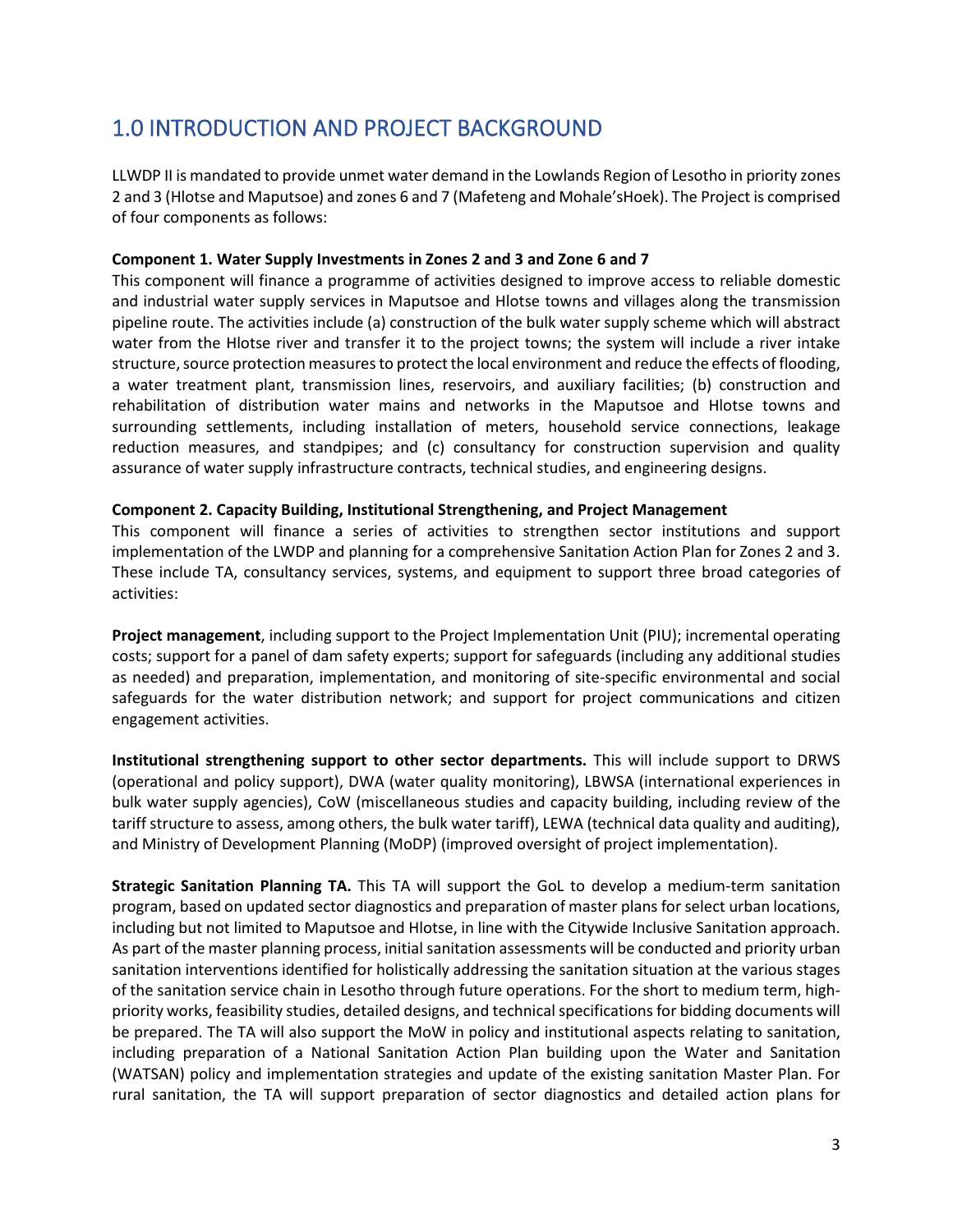implementation of rural sanitation and hygiene promotion and identification of strategies for a more targeted and nutrition-sensitive WASH approach aimed at reducing child stunting in Lesotho. Finally, the TA will support the GoL in developing a comprehensive industrial wastewater management and regulation strategy and action plan engaging relevant stakeholders.

#### **Component 3. WASCO Performance Improvements**

This component will finance a complementary mix of TA, investments, and financial incentives to improve the operational and financial performance and overall capacity of WASCO to deliver its mandate. The proposed TA includes hiring change management<sup>[1](#page-4-1)</sup> contractors to support WASCO senior management and its Board of Directors, asset valuations, and O&M planning for the project-financed infrastructure. Investments are focused on improved network monitoring through metering and pressure logging. Financial incentives comprise a series of DLIs that will incentivize WASCO to improve the quality of technical and financial data and deliver better performance.

#### **Component 4. Contingent Emergency Response Component (CERC)**

In the event of an Eligible Crisis or Emergency, this contingent component will provide immediate and effective response to said Eligible Crisis or Emergency, defined as "an event that has caused, or is likely to imminently cause a major adverse economic and/or social impact associated with natural or man-made crises or disasters." The World Bank's assistance may consist of immediate support in assessing the emergency's impact and developing a recovery strategy or the restructuring of existing, or provision of new, Investment Project Financing. In all cases, the World Bank would adapt its rapid response in form and scope to the emergency's particular circumstances and take into account the World Bank's Country Partnership Strategy for the country.

The plan is developed to meet the requirements of Environmental and Social Safeguard Standard (ESS2) Labour and Working Conditions of the World Bank Environmental and Social Framework. The objectives of ESS2 are to:

- Promote safety and health at work.
- Promote fair treatment, non-discrimination and equal opportunity for project workers.
- Protect project workers, including vulnerable workers such as women, persons with disabilities, children of working age, contract workers, community workers and others as appropriate.
- Prevent the use of all forms of forced labour and child labour.
- Support the principles of freedom of association and collective bargaining of project workers in a manner consistent with national laws.
- Provide project workers with accessible means to raise workplace concerns.

Borrowers are required to develop and implement Labour Management Procedures (LMP). The LMP identifies the labour requirements and risks associated with the project. It is expected that the LMP and procurement documents will inform each other and key aspects of LMP will be incorporated into contractual obligations of contractors, contractors and sub-contractors.

## <span id="page-4-0"></span>1.1 Purpose of the Labour Management Procedure

<span id="page-4-1"></span>The Labour Management Procedure (LMP) is developed to manage risks that may arise during implementation of the Lesotho Lowlands Water Development Project Phase II (LLWDP-II). These Labor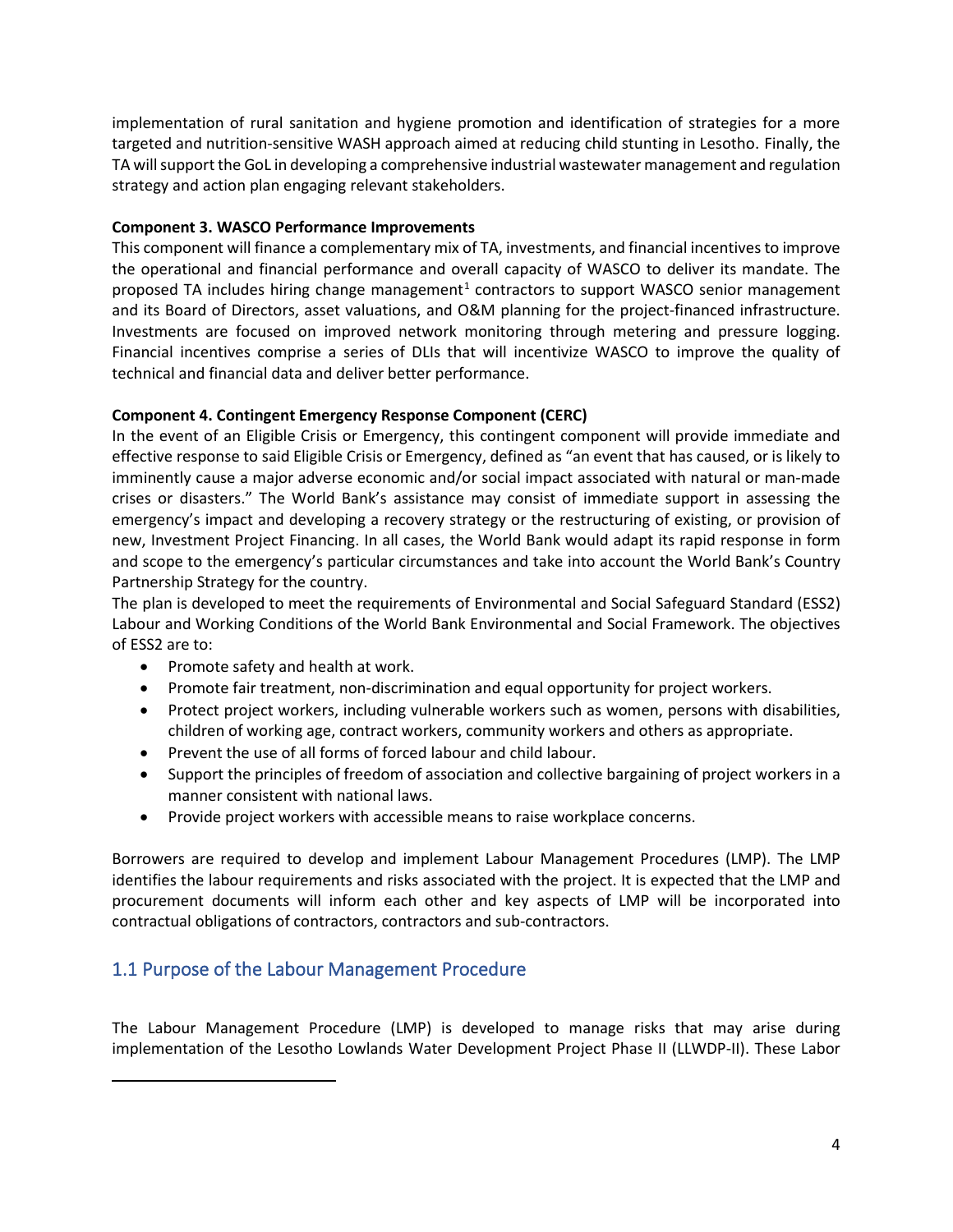Management Procedures provide an overview of the applicable Lesotho legislative and WB Environmental and Social Standard 2 (ESS2) provisions and how the risks and issues related to labor in the LLWDP-II subcomponents will be managed during the implementation phase. The Labor Management Plans for the individual components will in due course be prepared by the relevant contractors and will be reviewed and cleared by the Supervision contractor/PIU as appropriate.

# <span id="page-5-0"></span>2.0 OVERVIEW OF LABOUR USE ON THE PROJECT

According to ESS2, project workers can be classified into four groups as follows:

**Direct workers:** People employed or engaged directly by the Project, including Government employees, employees of implementing agencies and work in relation to the project.

**Contracted workers:** people employed or engaged through third parties to perform work related to functions of the project irrespective of their location. This includes contractor's and contractors' employees.

**Primary supply workers:** people who are employed or engaged by the Project's primary suppliers.

**Community labour:** people employed or engaged to provide community labour.

#### **PROJECT DIRECT WORKERS**

For key implementation and functioning of the Project, staff is employed to perform key project management functions. Figure 1 below depicts key staff employed for efficient functioning of the PIU.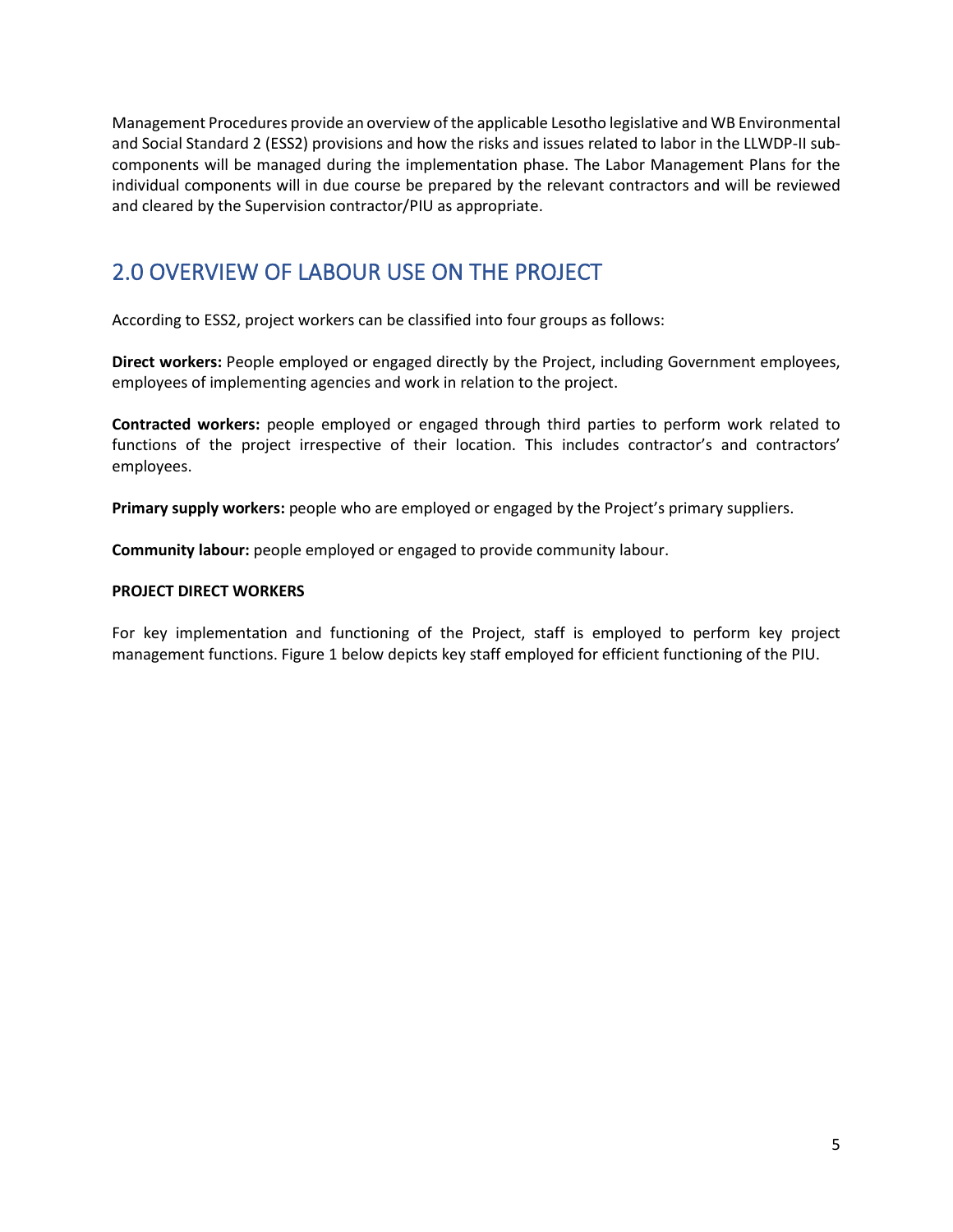#### **Figure 1: Project Implementation Structure**



What follows below is a brief description of the roles and responsibilities of each of the identified member of the direct project staff. The Commissioner of Water is the senior-most officer responsible for implementation of the project. His office is at the Ministry of Water within the civil service.

**Project Manager**is involved in the day-to -day oversight and management of the project. He is responsible to deliver the project according to time and budget and is the first point of contact on all project related issues. He is required to provide updates and coordinate with the PSC, COW, World Bank and European Union as well as European Investment Bank. He also is responsible for day-to-day management of the PIU, staff training and management of staff.

**Procurement Specialist** ensures that project procurement complies with World Bank and European Union Guidelines on procurement of goods, works and selectin of contractors and contractors.

**Financial Management Specialist** ensures that all financial and accounting aspects of the project are done in accordance with laws and regulations on finance. She is responsible to set up and maintain the financial management system of the project in accord with government policies and those of the cooperating partners.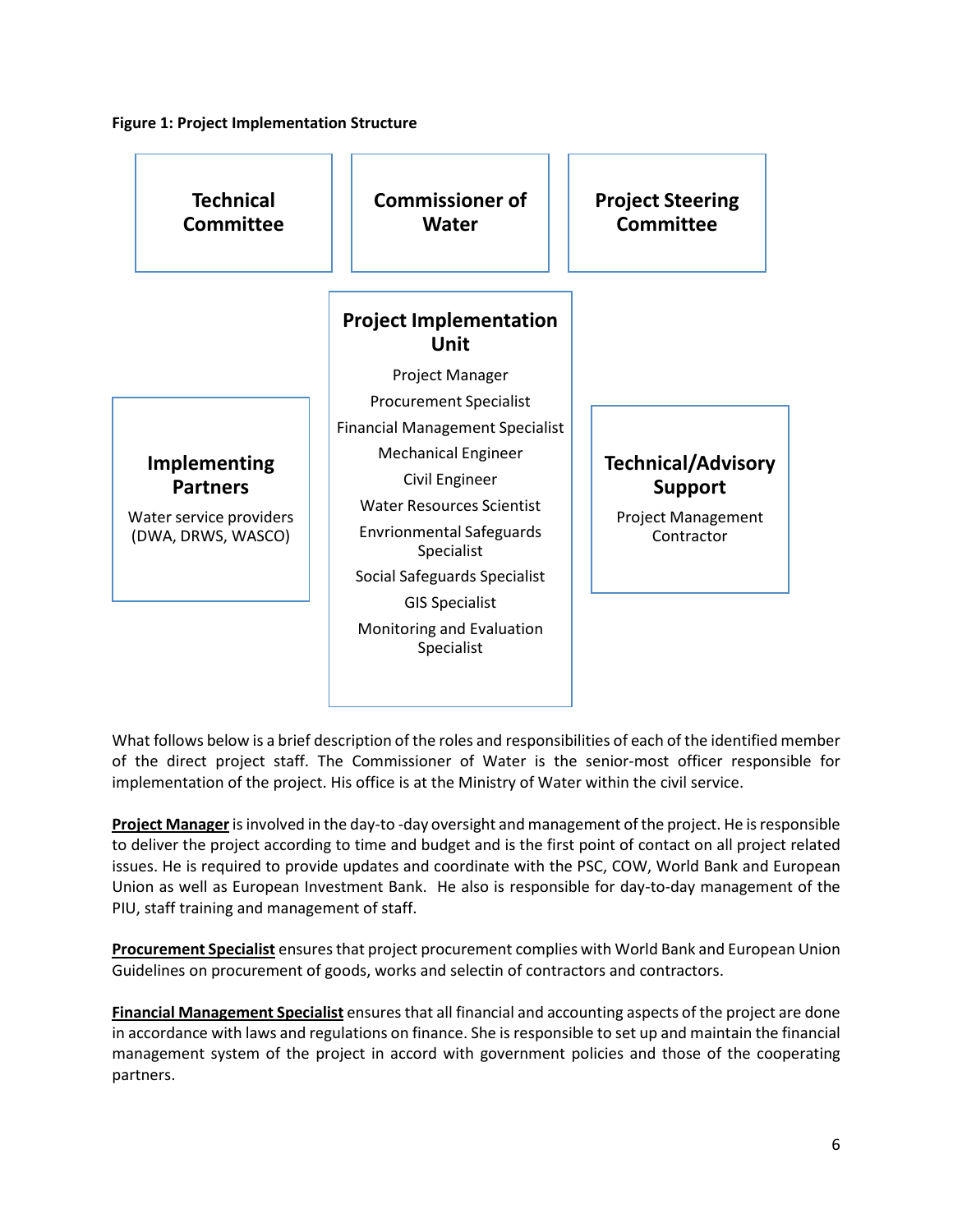**Environment and Social Safeguards Specialists** ensure that the project is implemented in accordance with environmental and social policies of the government, World Bank and European Union. They are responsible for implementation and management of Environmental and Social Management Plans, stakeholder Engagement Plan, Labour Management Procedures, Environmental and Social Management Frameworks and Occupational Health and Safety plans.

**Mechanical Engineer** designs, develops, build and tests systems for pipelines and regulates addition of chemicals at the water treatment plants.

**Civil Engineer** plans, designs, builds and maintains systems necessary to provide safe and clean drinking water and its disposal after use.

**Water Resources Scientist** designs, develop and tests systems and equipment for water resources management facilities.

# <span id="page-7-0"></span>3.0 ASSESSMENT OF KEY POTENTIAL LABOUR RISKS

| S/No | Activities to be considered |     |         | <b>Anticipated Risks</b>           | <b>Mitigation Measures</b> |
|------|-----------------------------|-----|---------|------------------------------------|----------------------------|
| A    | Employment                  | and | working | Lack of formal work contract       | Labor Management           |
|      | conditions                  |     |         |                                    | Plans for individual       |
|      |                             |     |         | Lack of disability insurance       | sub-components,            |
|      |                             |     |         |                                    | prepared as part of C-     |
|      |                             |     |         | Lack of adherence to official work | <b>ESMP: Supervising</b>   |
|      |                             |     |         | hours                              | Engineer and ESSU          |
|      |                             |     |         |                                    | should monitor             |
|      |                             |     |         | Violation of national labor law    | adherence to LMP           |
|      |                             |     |         | regarding employment of Child      |                            |
|      |                             |     |         | and Forced labourers               | In accordance with         |
|      |                             |     |         |                                    | Lesotho Labor Law,         |
|      |                             |     |         | Lack of equal pay for equal work   | recruitment of child       |
|      |                             |     |         | for men and women                  | laborers is against the    |
|      |                             |     |         |                                    | law, and age will be       |
|      |                             |     |         | Discrimination in recruitment and  | checked on the             |
|      |                             |     |         | employment                         | National Identity card     |
|      |                             |     |         |                                    | for work, and the          |
|      |                             |     |         |                                    | minimum Age (18) for       |
|      |                             |     |         |                                    | Hazardous Work.            |
|      |                             |     |         |                                    | Awareness raising          |
|      |                             |     |         |                                    | sessions to be             |
|      |                             |     |         |                                    | conducted among all        |
|      |                             |     |         |                                    | stakeholders regarding     |
|      |                             |     |         |                                    | child labor and forced     |
|      |                             |     |         |                                    | labor.                     |

#### **Table 1: Assessment of key potential labour risks with Mitigation Measures**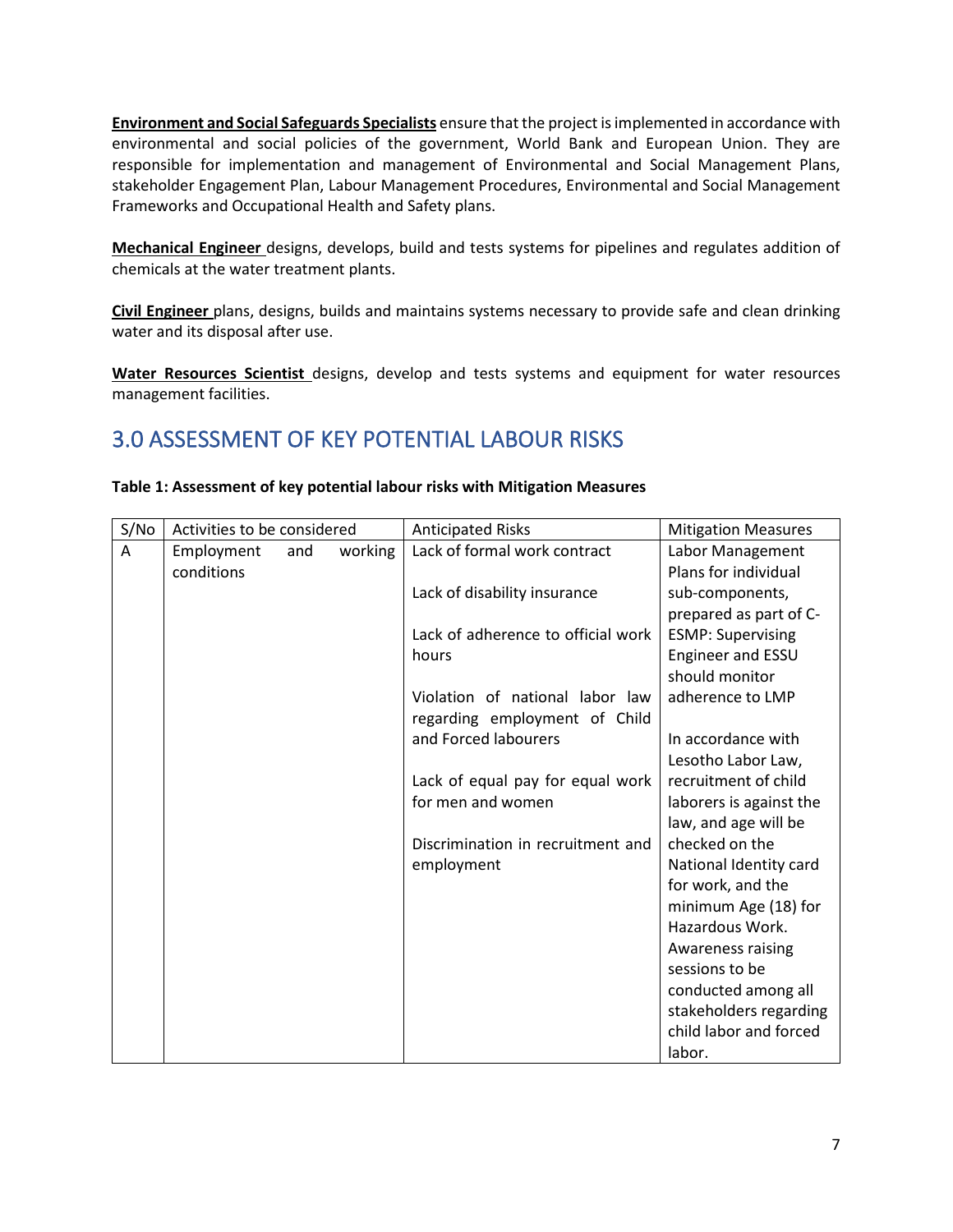| B            | Grievance Mechanism            | Lack of adequate and accessible  | <b>Grievance Redress</b>               |
|--------------|--------------------------------|----------------------------------|----------------------------------------|
|              |                                | <b>GRM</b>                       | Mechanism should be                    |
|              |                                |                                  | accessible for                         |
|              |                                | Lack of awareness about GRM      | workers/employees                      |
|              |                                |                                  | under each sub-                        |
|              |                                | Non-functionality of GRM         | component (including                   |
|              |                                | Grievance Redress Mechanism      | access by direct,                      |
|              |                                |                                  | contracted and                         |
|              |                                |                                  | primary supply                         |
|              |                                |                                  | workers)                               |
|              |                                |                                  | Every worker should                    |
|              |                                |                                  | have open access to                    |
|              |                                |                                  | register complaints:                   |
|              |                                |                                  |                                        |
|              |                                |                                  | 1) At local level                      |
|              |                                |                                  | 2) At project level; and               |
|              |                                |                                  | 3) At MOW level.<br>Members of the GRC |
|              |                                |                                  | should include                         |
|              |                                |                                  |                                        |
|              |                                |                                  | representatives from                   |
|              |                                |                                  | the community and                      |
|              |                                |                                  | local NGOs, female                     |
|              |                                |                                  | members should be                      |
|              |                                |                                  | part of the                            |
|              |                                |                                  | Committees,                            |
|              |                                |                                  | Public information                     |
|              |                                |                                  | posters in Sesotho will                |
|              |                                |                                  | be distributed among                   |
|              |                                |                                  | communities to use                     |
|              |                                |                                  | grievance service.                     |
|              |                                |                                  | <b>GRC for workers will</b>            |
|              |                                |                                  | be trained to address                  |
|              |                                |                                  | grievances by workers                  |
|              |                                |                                  | and other workplace                    |
|              |                                |                                  | issues in an effective                 |
|              |                                |                                  | and efficient manner.                  |
|              |                                |                                  | In case the grievance                  |
|              |                                |                                  | cannot be resolved by                  |
|              |                                |                                  | the GRC for workers, it                |
|              |                                |                                  | will be escalated to the               |
|              |                                |                                  | next level.                            |
| $\mathsf{C}$ | Occupational Health and Safety | Serious accidents and fatalities | Preparation and                        |
|              | (OHS)                          | due to lack of adequate OHS      | adequate                               |
|              |                                | measures.                        | implementation of an                   |
|              |                                |                                  | OHS Policy, Risk                       |
|              |                                | Lack of OHS plan                 | Assessment, making                     |
|              |                                |                                  | surveys and                            |
|              |                                | No certified OHS specialist      | inventories at regular                 |
|              |                                | permanently on site.             | intervals to find                      |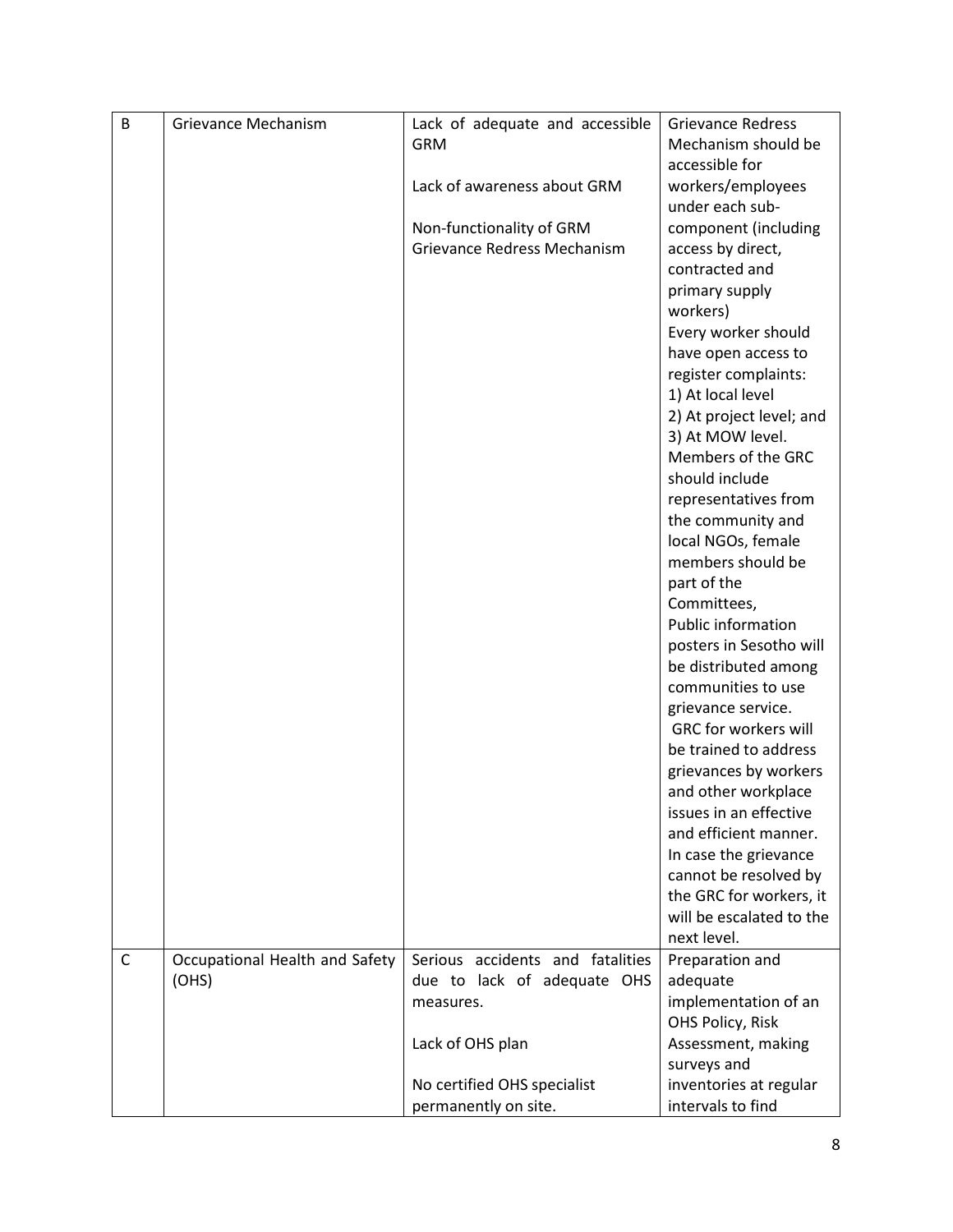|   |                                                    |     |                                                                                                          | problems due to<br>leakages, corrosions,<br>trench collapses etc.<br>and take corrective<br>action. All contractors<br>are required to have<br>OHS officers on site. |
|---|----------------------------------------------------|-----|----------------------------------------------------------------------------------------------------------|----------------------------------------------------------------------------------------------------------------------------------------------------------------------|
|   |                                                    |     |                                                                                                          | <b>Supervising Engineer</b><br>will approve and<br>supervise<br>implementation of the<br>OHS Plan.                                                                   |
| D | Recruitment<br>Policy<br><b>Contracted Workers</b> | for | Corruption & nepotism in<br>recruitment process<br>Exclusionary practices in<br>recruitment, for example | Recruitment policies<br>(which agreed to with<br>local communities)<br>should ensure that all<br>the technical                                                       |
|   |                                                    |     | discriminating certain groups.<br>Social conflict by local                                               | contracted staff are<br>recruited through<br>open, non-                                                                                                              |
|   |                                                    |     | communities feeling excluded<br>from employment opportunities.                                           | discriminatory,<br>transparent processes,<br>with job                                                                                                                |
|   |                                                    |     | Violation of local cultural values<br>and customs.                                                       | announcement posted<br>locally, away from<br>construction site.                                                                                                      |
|   |                                                    |     |                                                                                                          | The priority should be<br>given to local<br>employment, if locals<br>are able to fulfill the<br>job specifications.                                                  |
|   |                                                    |     |                                                                                                          | Unskilled labor should<br>be recruited locally.                                                                                                                      |
|   |                                                    |     |                                                                                                          | Awareness raising and<br>orientation about local<br>cultural norms, values<br>and customs                                                                            |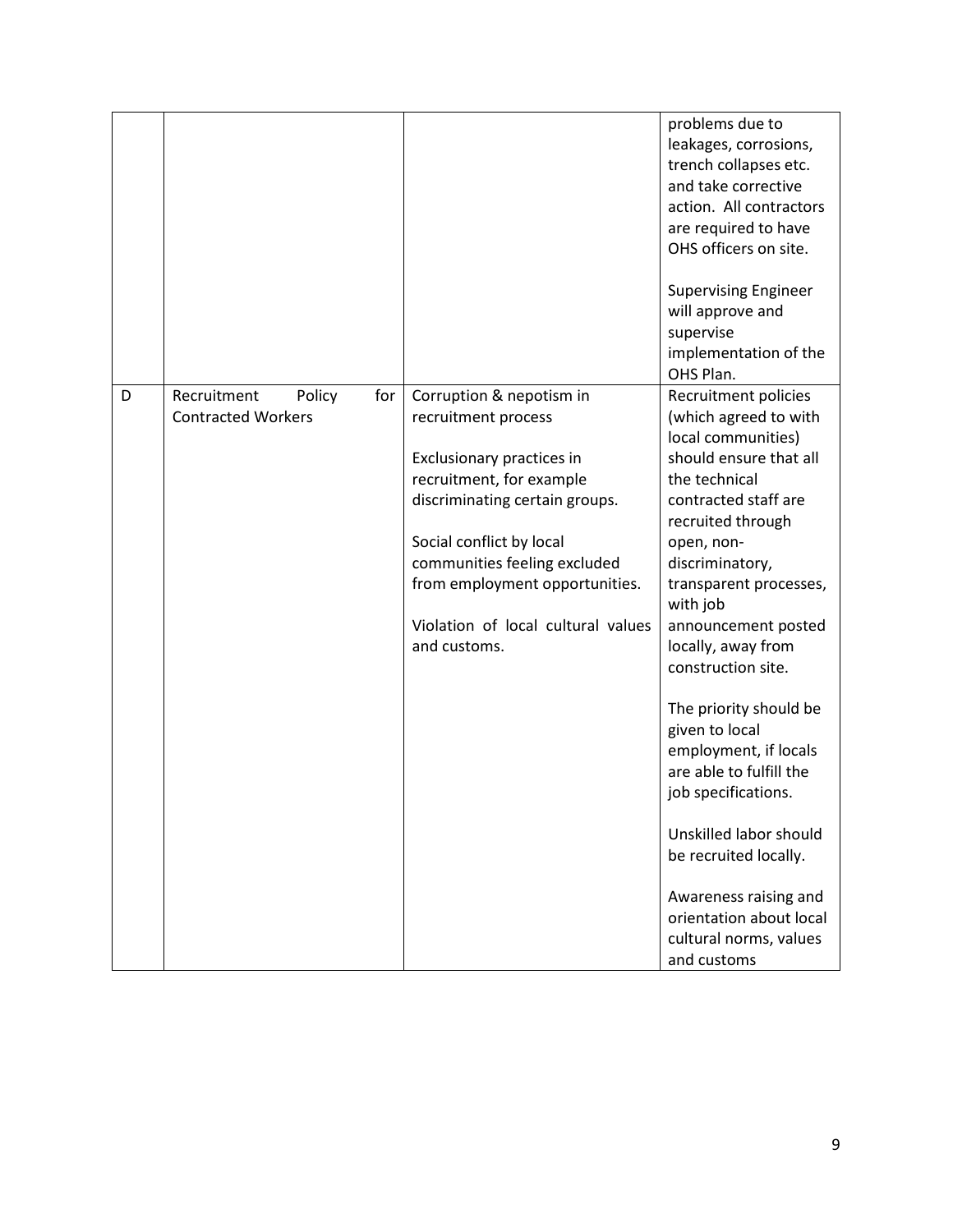| E | Labor camp management | Social unrest                        | Contractors to prepare                           |
|---|-----------------------|--------------------------------------|--------------------------------------------------|
|   |                       |                                      | Labor Camp                                       |
|   |                       | GBV resulting from labor camp        | Management Plans.                                |
|   |                       | (workplace sexual exploitation and   |                                                  |
|   |                       | harassment                           | The camp for the                                 |
|   |                       |                                      | external specialized                             |
|   |                       | Labor influx.                        | staff (including                                 |
|   |                       |                                      | national staff) should                           |
|   |                       | Lack of labor camp management        | be located far from any                          |
|   |                       | plan.                                | local community.                                 |
|   |                       |                                      |                                                  |
|   |                       | Lack of adequate facilities at labor | All staff are subject to                         |
|   |                       | camp (potable water, sanitary and    | a Code of Conduct,                               |
|   |                       | other facilities)                    | incl. orientation                                |
|   |                       |                                      | regarding Sexually                               |
|   |                       |                                      | <b>Transmitted Diseases</b>                      |
|   |                       |                                      | (STD), and Workplace<br><b>Sexual Harassment</b> |
|   |                       |                                      | (WSH), Sexual                                    |
|   |                       |                                      | <b>Exploitation and Abuse</b>                    |
|   |                       |                                      | (SEA) and GBV and                                |
|   |                       |                                      | COVID-19 precautions.                            |
|   |                       |                                      |                                                  |
|   |                       |                                      | All workers to receive                           |
|   |                       |                                      | orientation regarding                            |
|   |                       |                                      | GRM options.                                     |
|   |                       |                                      | Provision of basic life                          |
|   |                       |                                      | facilities like safe                             |
|   |                       |                                      | drinking water,                                  |
|   |                       |                                      | sanitation, electricity                          |
|   |                       |                                      | etc. for workers at                              |
|   |                       |                                      | construction camp.                               |

## <span id="page-10-0"></span>3.1 Mitigation of OHS of labor related risks**.**

Mitigation of labor related risks will naturally depend on the specific sub-component and will be covered in detail in the specific C-ESMP and its Labor Management Plan. The following are some issues which need special consideration and supervision during the project implementation:

- Adherence to the national labour law and its OHS portion as well to the IFC/WBG EHS Guideline including its OHS Guidelines which is also mandatory to be applied.
- Reporting all work-related incidents to understand the cause and the lessons learned and how to prevent recurrence of such incidents.
- OHS Policy for all contractors, OHS Risk Assessment, preparation and adequate implementation of OHS Plan and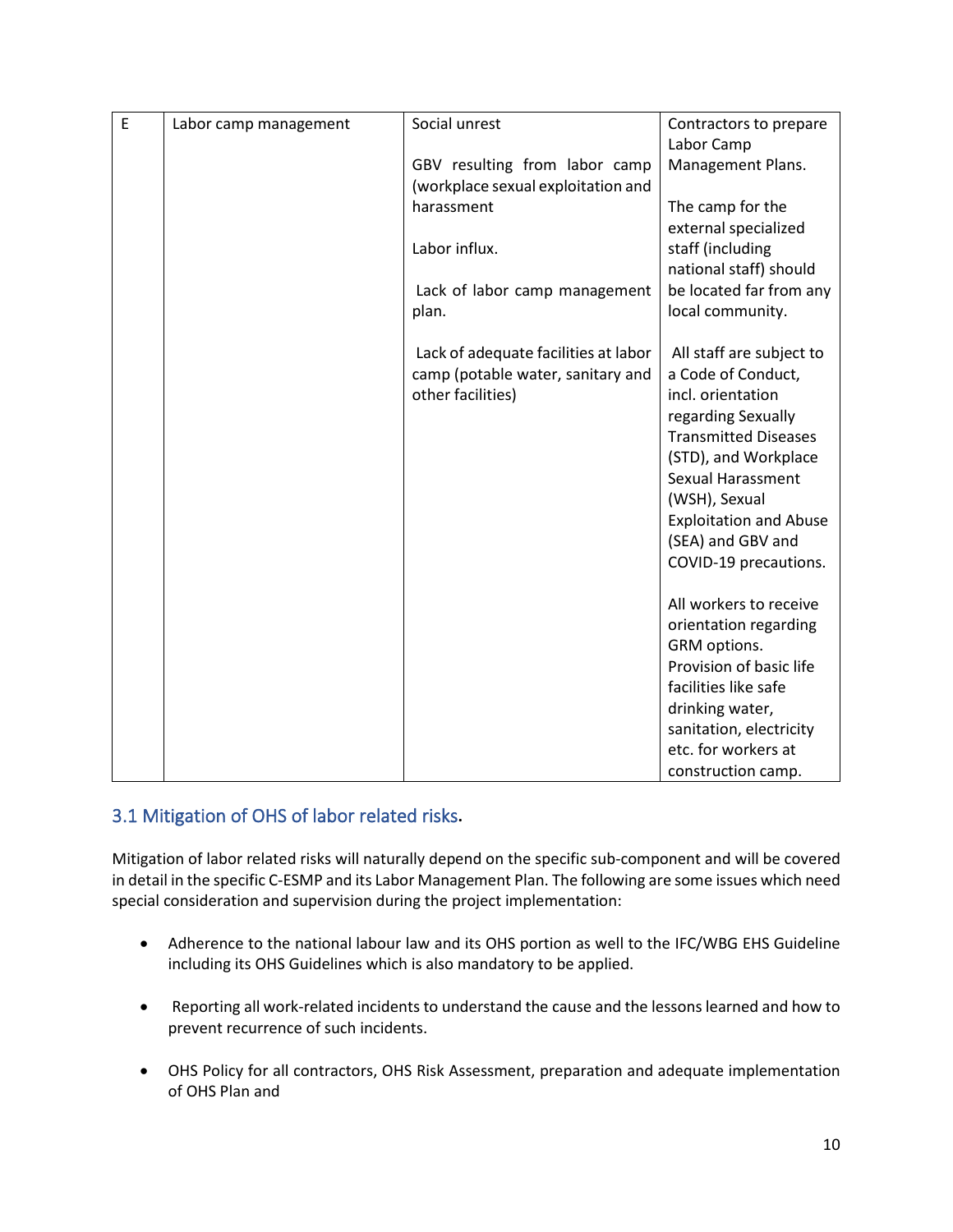- Recruitment of certified OHS Specialist by all Contractors and Supervising Engineers.
- Provision of Occupational Health and Safety Training and Equipment (Gloves, Shoes, Work dress, Helmet, Protective Glasses etc.).
- PIU hires certified OHS Specialist or recruits OHS certified E&S Specialists.
- Hiring of medical officer(s) for the emergency cases and a site clinic, first aid kit on all project sites and ambulance.
- Child and forced labor shall be strictly prohibited. National ID is a part of the requirement for age and security verification.
- All the workers shall have open access to a grievance recording.
- All workers shall be recruited under specific terms and conditions based on national law (Labour Code 1992) and project agreement.
- Code of Conduct signed by all workers as part of contract prior to start of work.
- The project workers shall have elected representatives to raise their issues. A record of which will be kept in the complaints book and will be shared with PIU Environmental and Social Safeguards Specialists directly by email, in writing or by telephone.
- All workers shall be trained and made aware regarding project nature and working roles and regulations including their rights at the workplace.
- The OHS Plan should have regular checking on HIV/AIDS and STD and COVID-19 situation and take measures to ensure mitigation measures and relevant precautions, awareness raising training and health checks.
- Audit on monthly basis to verify the level of enforcement of the country labour law and regulations as well as the WBG EHS and OHS Guidelines.

# <span id="page-11-0"></span>4.0 BRIEF OVERVIEW OF LABOR LEGISLATION: TERMS AND CONDITIONS

There is only one piece of legislation in the Kingdom of Lesotho dedicated to Labour issues namely Labour Code Order No. 24 of 1992 with its amendments:

Labour Code Amendment Act 2000 – Establishes the Directorate of Dispute Prevention and Resolution (DDPR) and a Labour Appeal Court; Labour Code Amendment Act 2006 – makes a provision for HIV and AIDS in the workplace and transferred the review powers from the Labour Appeal Court to the Labour Court.

The Labour Code Order of 1992 provides for the amendment, consolidation and codification of laws relating to employment. Part I: Preliminary Part II: Interpretation and fundamental provisions; Part III: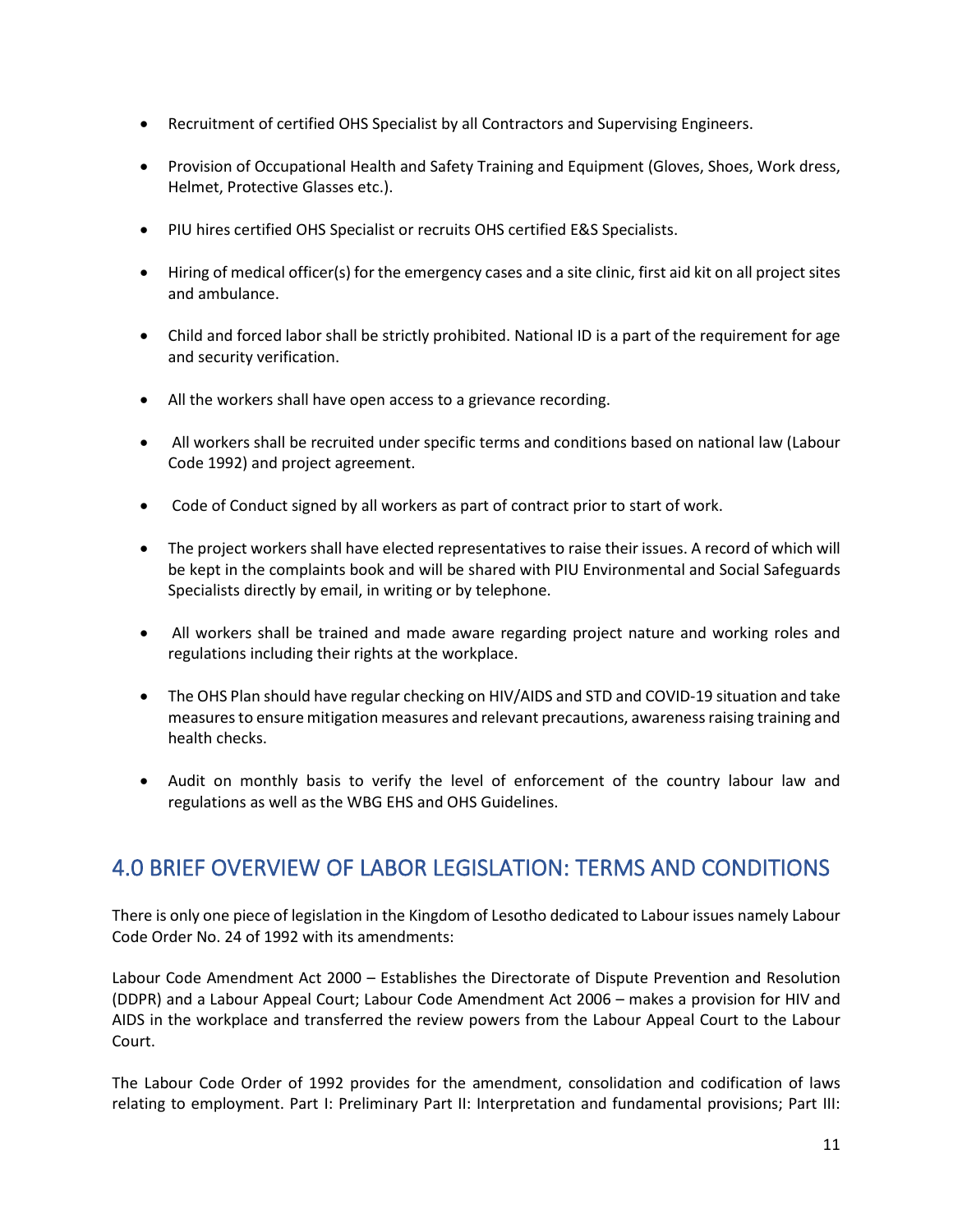Administration and Adjudication; Part IV: Wage fixing machinery; Part V: Contacts of Employment, Termination, Dismissal, Severance pay; Part VI: Protection of Wages; Part VII: Health, Safety and Welfare at work; Part VIII: Weekly rests, Hours of Work, holidays with pay, educational leave, sick leave; Part IX: Employment of young persons, women and children; Part X: Labour Agents; Part XI: Contracts of Foreign Service, Part XII: Employment of Non-Nationals; Part XIII: Trade Union Organizations and employer's organization. Establishment and Registration; Part XIV: Trade Unions and Employer's Organizations. Membership, Officers, rules; Part XV: Unfair labour practices; Part XVI: Property, funds and Accounts of Trade unions and employer's organizations; Part XVII: Rights and liabilities of trade unions and employers' organization; Part XVIII: Settlement of Trade disputes; Part XIX: Strikes, lock outs and Essential Services; Part XX: Picketing, intimidation and other matters related to trade disputes; Part XXI: Miscellaneous, repeals and amendments.

The Labour Code Wages (Minimum Wages) Notices are issued annually by Government Gazette and sets minimum wages and basic terms and conditions of employment in all sectors of economic activity in the Kingdom of Lesotho.

The Labour Code (Codes of Good Practice) Notice 2003 was published by the Minster of Labour after consultation with the Industrial Relations Council through the provision made in Section 240 of the Labour Code.

The Codes of Good Practice also cover arbitration and conciliation. The arbitrator and conciliation codes are generally directed to an arbitrator or conciliator. They are directed to a decision-maker and constitute official executive policy. But no decision maker under administrative law may fetter his or her discretion. Accordingly, a conciliator or arbitrator must take all relevant facts and law into account, including the codes, before reaching a decision and may depart from the official policy if the circumstances justify a departure. In other words, like codes, the policy must be flexibly applied. The publication of policies is permissible under administrative law.

It is, therefore, very important that all consultancies engaged in the LLWDP-II comply with the Labour Legislation of the Kingdom of Lesotho and the Labour Code Wages Notice which is published annually.

## <span id="page-12-0"></span>4.1 Occupational Health and Safety

The Labour Code Order of 1992 has legal provision pertaining to occupational health and safety in the Kingdom of Lesotho in Part VII: Health and Safety and Welfare at Work. 92: Application; 93: Duties of employers; 94: Duties of employees; 95: Duties of Designers, manufactures, importers etc.; 96: Keeping of documents; 97: Safety and Health Officers; 98: Safety and Health committees; 99: Prohibition orders; 100: Regulations; 101: Notification of industrial accidents and dangerous occurrences; 102: Notification of Industrial deceases; 103: Training and supervision of persons working at dangerous machines; 104: Fire prevention, Fire-fighting; 105: Prohibited and toxic substances; 106: Removal of dust or fumes; 107: Reduction of noise and vibrations; 108: Lifting of weights; 109: Personal protective equipment and clothing; 110: Water Supply; 111: Registration of factories; 112: Cancellation of registration; 113: Appeal form decision; 114: Removal of nuisance in or near a worksite; 115: Employer provided housing and 116: Penalties.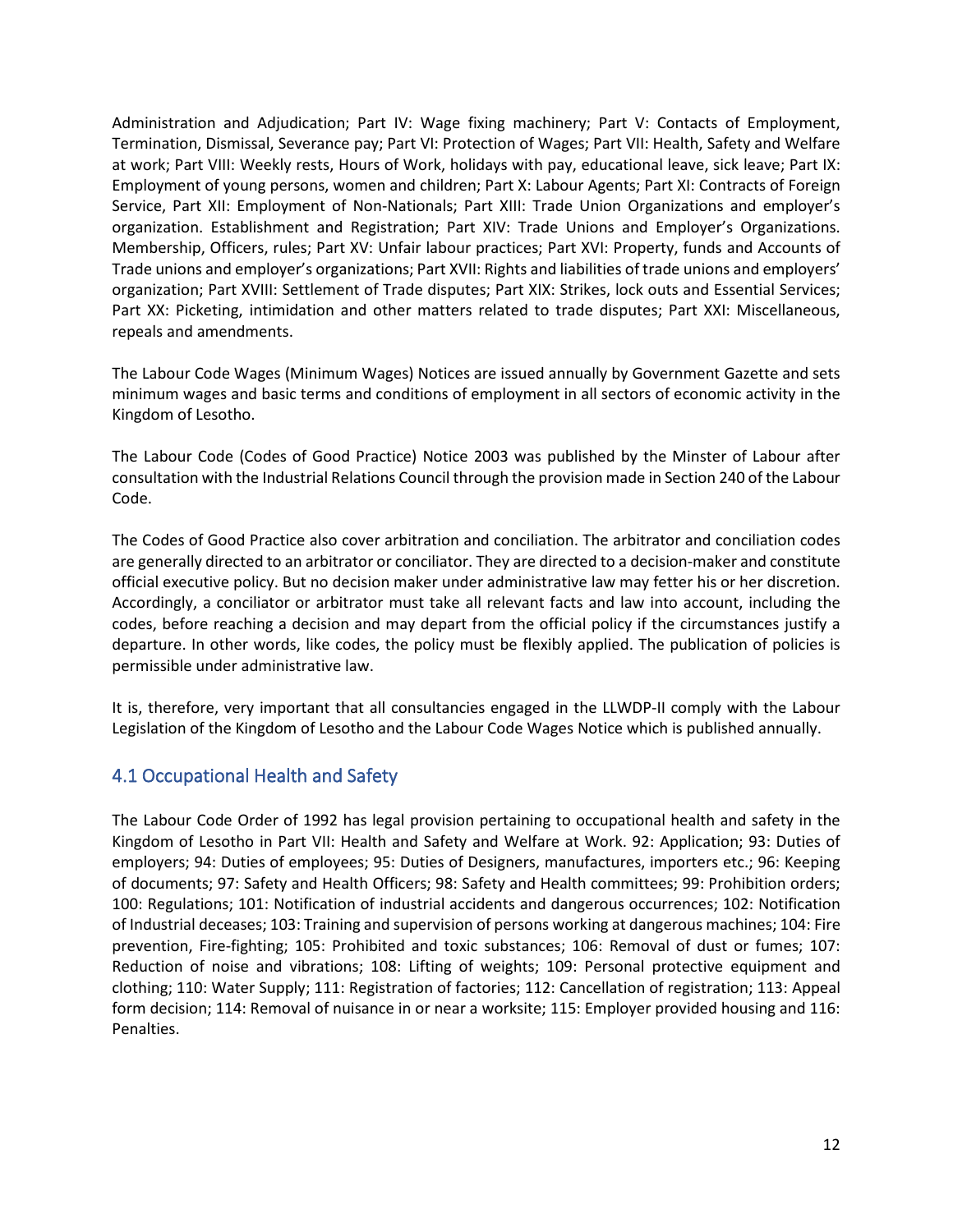## <span id="page-13-0"></span>4.2 Community Health and Safety

Contractors will be required to maintain good labour relations with local communities through a written Code of Conduct (CoC). The purpose of the CoC is to commit all persons engaged by the contractor, including sub-contractors and suppliers, to acceptable conduct. The CoC must include sanctions for noncompliance, including failure to conform to specific policies relating to gender-Based Violence (GBV), Sexual Exploitation and Abuse (SEA), Sexual Harassment (SH). Sanctions applied could include termination and reporting offenders to authorities. The CoC should be written in plain language and signed by each worker to show that:

- $\cdot \cdot$  They received a copy of the COC as part of their contract,
- $\triangleleft$  A CoC has been explained to them as part of their induction process,
- $\div$  They acknowledged that adherence to the CoC is a mandatory condition of employment,
- Understood that violation of the Coc can result in serious consequences including dismissal and referral to legal authorities.

A copy of the CoC shall be displayed in a location that is easily accessible to the community and project affected people. It shall be written in both English and Sesotho.

### <span id="page-13-1"></span>4.2 Forced Labour

Contractors and their sub-contractors will not be allowed to make use of forced labour in executing any part of the project. In addition, workers who are victims of human trafficking will be used on the project. A contractor found to be engaged in such practices will be reported to the authorities.

### <span id="page-13-2"></span>4.3 Gender-based Violence and Sexual Exploitation and Abuse

Gender-Based Violence has been identified as one of the serious problems in Lesotho and may be exacerbated by perceived project benefits. Contractors will be required to implement the following actions to mitigate these risks:

- Undertake mandatory training and awareness raising for their workforce about refraining from unacceptable conduct towards local community members, especially women and girls.
- Inform workers about national laws that make sexual harassment, sexual exploitation and abuse and Gender-Based Violence punishable offences.
- Cooperate with law enforcement agencies in investigations about GBV.
- Develop a system to capture GBV, SEA and SH related complaints.
- Contractor's GRM will have provisions for handling grievances related to GBV, SEA and SH.

The Social Safeguards Section will monitor and register incidents and take them up with relevant legal agencies.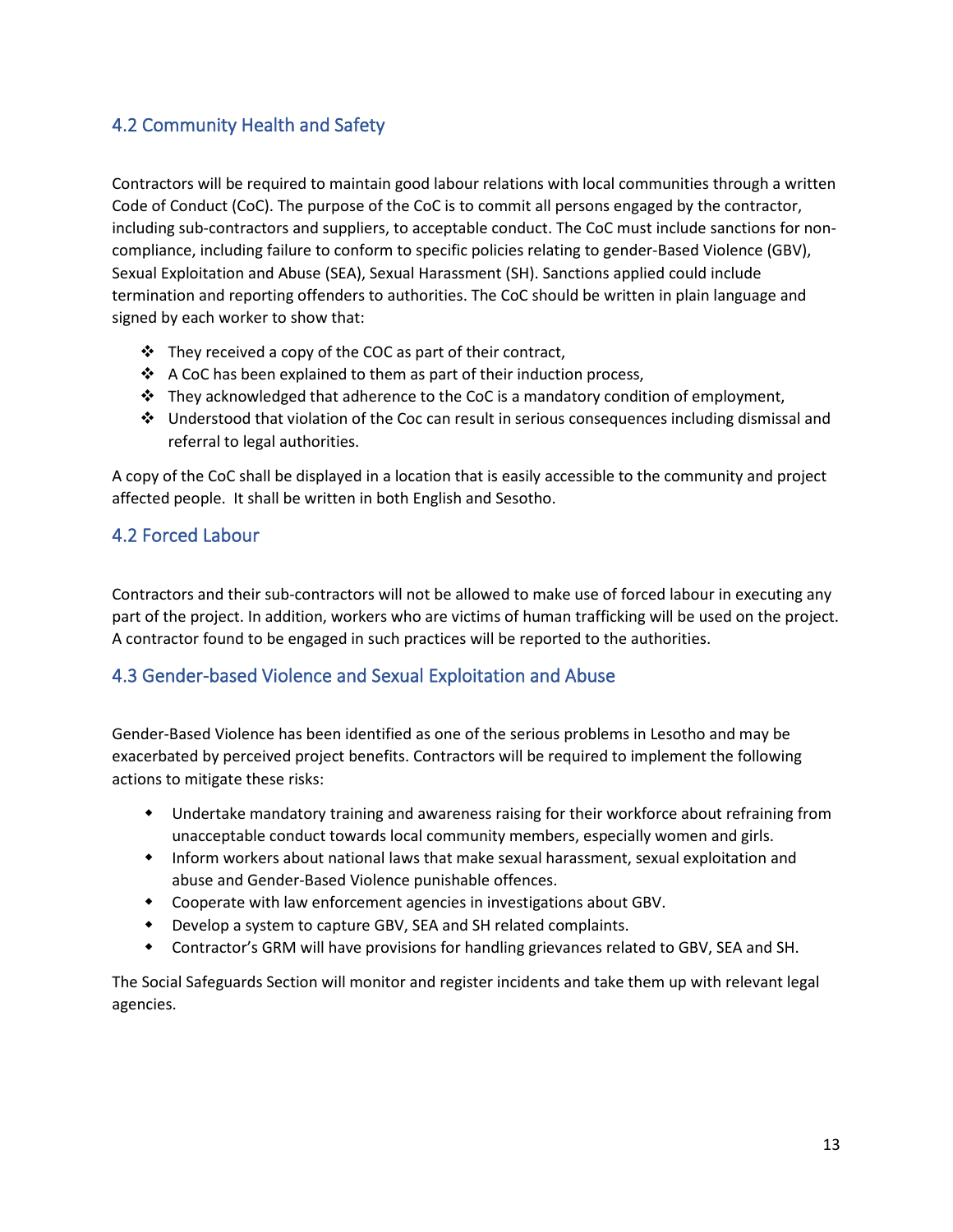# <span id="page-14-0"></span>5.0 AGE OF EMPLOYMENT

Lesotho has ratified The African Charter on the Rights and welfare of the Children (also known as ACRWC or Children's Charter) was adopted by the Organisation of African Union (OAU) in 1990 and was entered into force in 1999. Lesotho has also ratified both the ILO Minimum of Age Convention (C138) and the ILO Worst Forms of Child Labour Convention (C182). The ACRWC, C138, C182 prohibit employment of children under the age of 18.

The minimum age of employment for this project shall be 18 years and to ensure compliance, all employees will be required to produce National Identification Cards as proof of their identity and age which is the national identification required for employment.

If any contractor employs a person under the age of 18 years, that contractor will not only be terminated but also reported to the authorities. Contractors' Labour Management Procedure will set out terms and conditions for contracted or sub-contracted workers. The terms and conditions will conform with this Labour Management Procedure, the Lesotho Labour Code and Environmental and Social Management Frameworks of the Project.

## <span id="page-14-1"></span>6.0 DISCIPLINARY PROCEDURES AND GRIEVANCE MECHANISM

In any working environment it is essential for both employers and employees to be fully conversant with all aspects of disciplinary processes, grievance handling procedures and the legal requirements and rights involved. In implementing an effective dispute management system consideration must be given to the disputes resulting from the following:

Disciplinary Action Grievance Redress Mechanism (GRM)

### <span id="page-14-2"></span>6.1 Disciplinary Procedure

The starting point for all disciplinary action is rules. These rules may be implied or explicit and of course will vary from workplace to workplace. Some rules are implied in the contract of employment (e.g. ruling against use of alcohol and drugs at workplace), however it is advisable that even implied rules be included in the disciplinary code or schedule of offences. Therefore the workplace rules must be:

- Valid and reasonable
- Clear and unambiguous
- The employee must understand the procedure to be applied in the event that he/she contravenes any of the rules.

A comprehensive Grievance Redress Mechanism has been developed for the project, however the following dispute resolution procedures at work place will be as follows:

Conducting of a comprehensive investigation to determine whether there are grounds for a hearing to be held;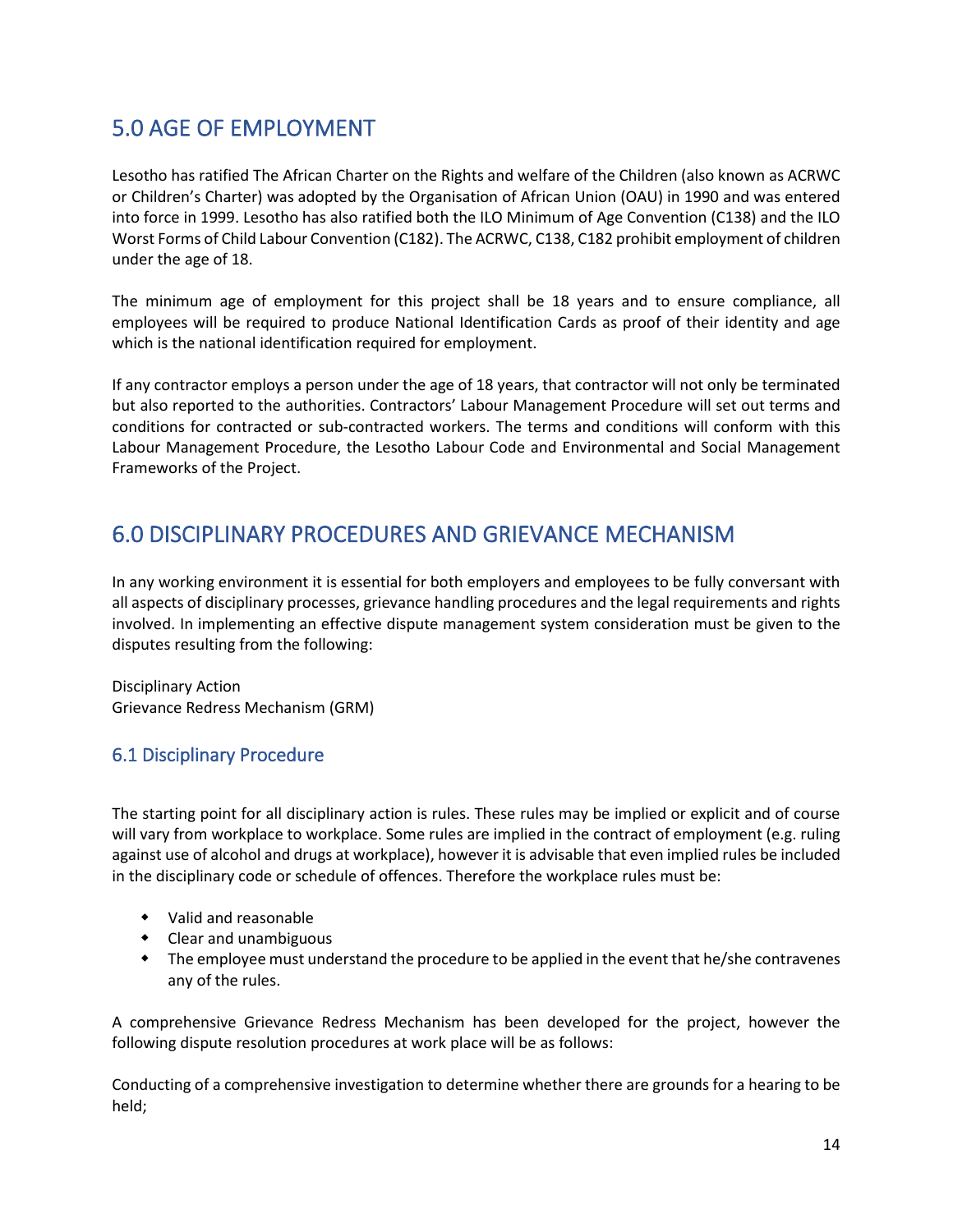If a hearing is to be held, the employer is to notify the employee of the allegations using a language that the employee can understand;

The employee is to be given reasonable time to prepare for the hearing and to be represented by a fellow employee or lawyer;

The employee must be given an opportunity to respond to the allegations, question the witnesses of the employer and to lead witnesses;

If an employee fails to attend the hearing the employer may proceed with the hearing in the absence of the employee;

The hearing must be held and concluded within a reasonable time and is to be chaired by an impartial representative;

If an employee is dismissed, it must be given the reasons for dismissal and the right to refer the dispute concerning the fairness of the dismissal to the Directorate of Dispute Prevention and Resolutions (DDPR).

Therefore, it is incumbent upon the Contractors to ensure that they have a disciplinary procedure and Code and Standards which the employees are aware of. Each Contractor will be required to produce this procedure to ensure that employees are not treated unfairly.

### <span id="page-15-0"></span>6.2 Grievance Redress Mechanism

The PIU has a formal Grievance Redress Mechanism (GRM) in place to be utilised by the project team (e.g. Contractors, project partners) and should be well known and explained to the project team. LLWDP-II will have Grievance Redress Committees at three levels as follows:

Community or local level GRC: membership will be made up of community representatives with a representation of women, men, vulnerable groups and PAPs, contractor's representative, grievance focal officer (Assistant CLO).

#### **6.2.1 Grievance for Gender-Based Violence (GBV)**

Lesotho has high incidents of GBV. These are likely to increase in the project area due to perceived benefits to women and girls. LLWDP-II will take reports of GBV seriously by ensuring that incidents are reported. Collaboration will be sought with local and national agencies working on the issue of GBV and SEA.

## <span id="page-15-1"></span>7.0 CONTRACTOR MANAGEMENT

The LLWDP-II requires that Contractors monitor, keep records and report on terms and conditions related to labour management. The Contractor must provide workers with evidence of salary payments regardless of the worker being engaged on fixed term contract, full time, part time or temporary. The application of this requirement will be proportionate to the activities and to the size of the contract, in a manner acceptable to LLWDP-II and the World Bank:

**Labour Conditions:** Records of workers engaged under the LLWDP-II, including contracts, registry of induction of workers, hours worked, remuneration and deductions (including overtime), collective bargaining agreements;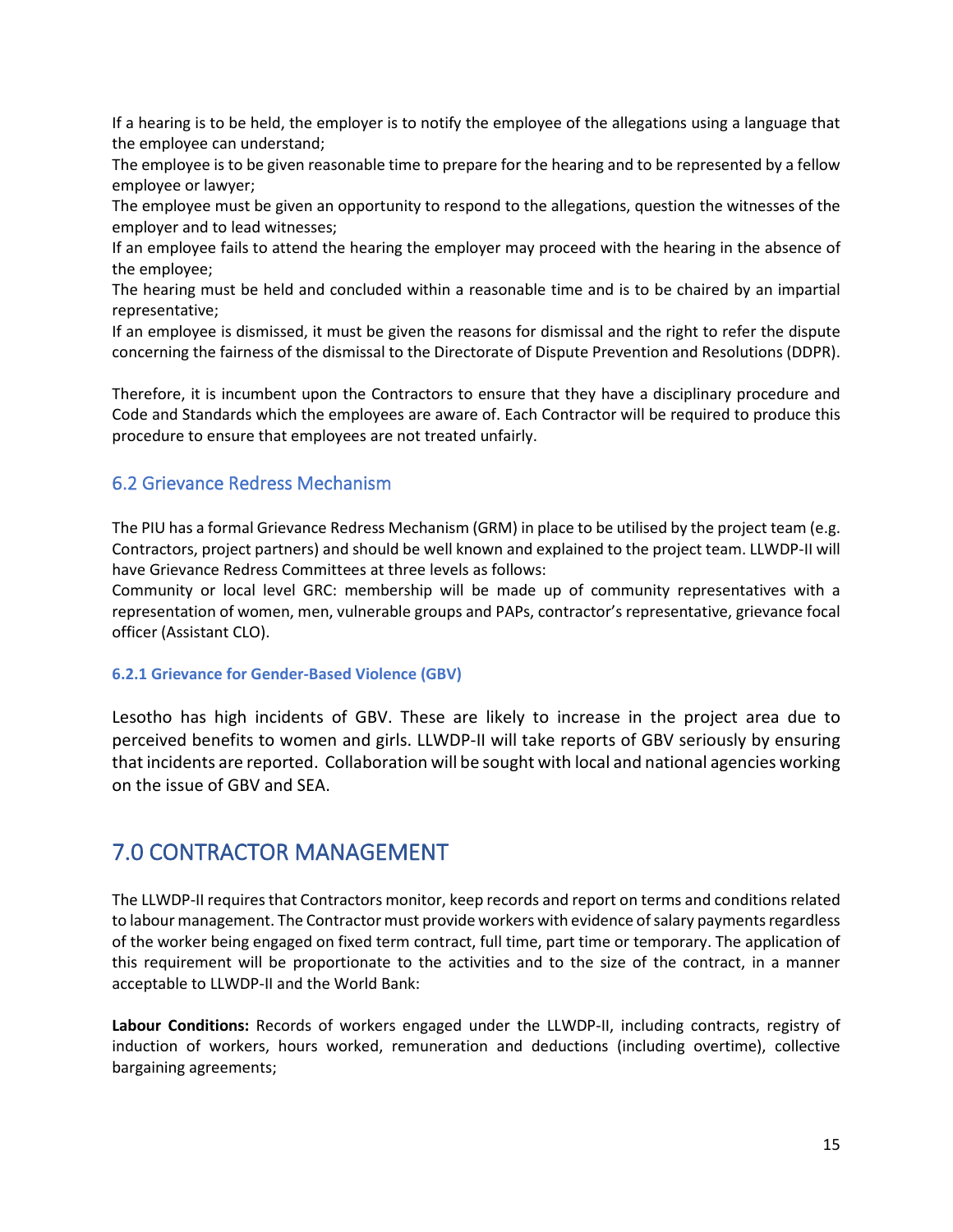**Safety:** Recordable incidents and corresponding Root Cause Analysis (lost time incidents, medical treatment cases), first aid cases, high potential near misses, and remedial and preventive activities required (e.g. revised job safety analysis, new/different equipment, skills training);

**Workers:** Number of workers, indication of origin (expatriate, local, non-local nationals, gender, age with evidence that no child labour is involved, and skill level (unskilled, skilled, supervisory, professional, management);

**Training/induction:** dates, number of trainings and topics covered;

**Details of any Security Risks:** Details of risks the Contractor may be exposed to while performing its work, the threats may come from third parties external to the LLWDP-II;

**Worker Grievances:** Details including occurrence date, grievance, date submitted; actions taken and dates; resolution (if any) and date. And follow-up yet to be taken.

All grievances from LLWDP-II will follow the existing LLWDP-II GRM.

The following procedures are going to be used for Contractors management:

- Ensure that Contractors have valid Contracts with clearly defined Service Level Agreement and all Environmental and Social clauses as applicable;
- Contractor induction to LLWDP-II standards and LMP;
- Monthly submission of records: Contractor submission to the PIU includes:
- Managing incidents and accidents, the Incident Reporting and Investigation Procedures followed and the Incident/Accident Monitoring Register;
- Contractor employees recorded using Contractor Employee List.
- Concerns and Issues tracking using the LLWDP-II GRM;
- Training needs identification recorded in Contractors Training Schedule;
- Health & Safety (HS) monitoring and evaluation of Contractor requirements using HS files.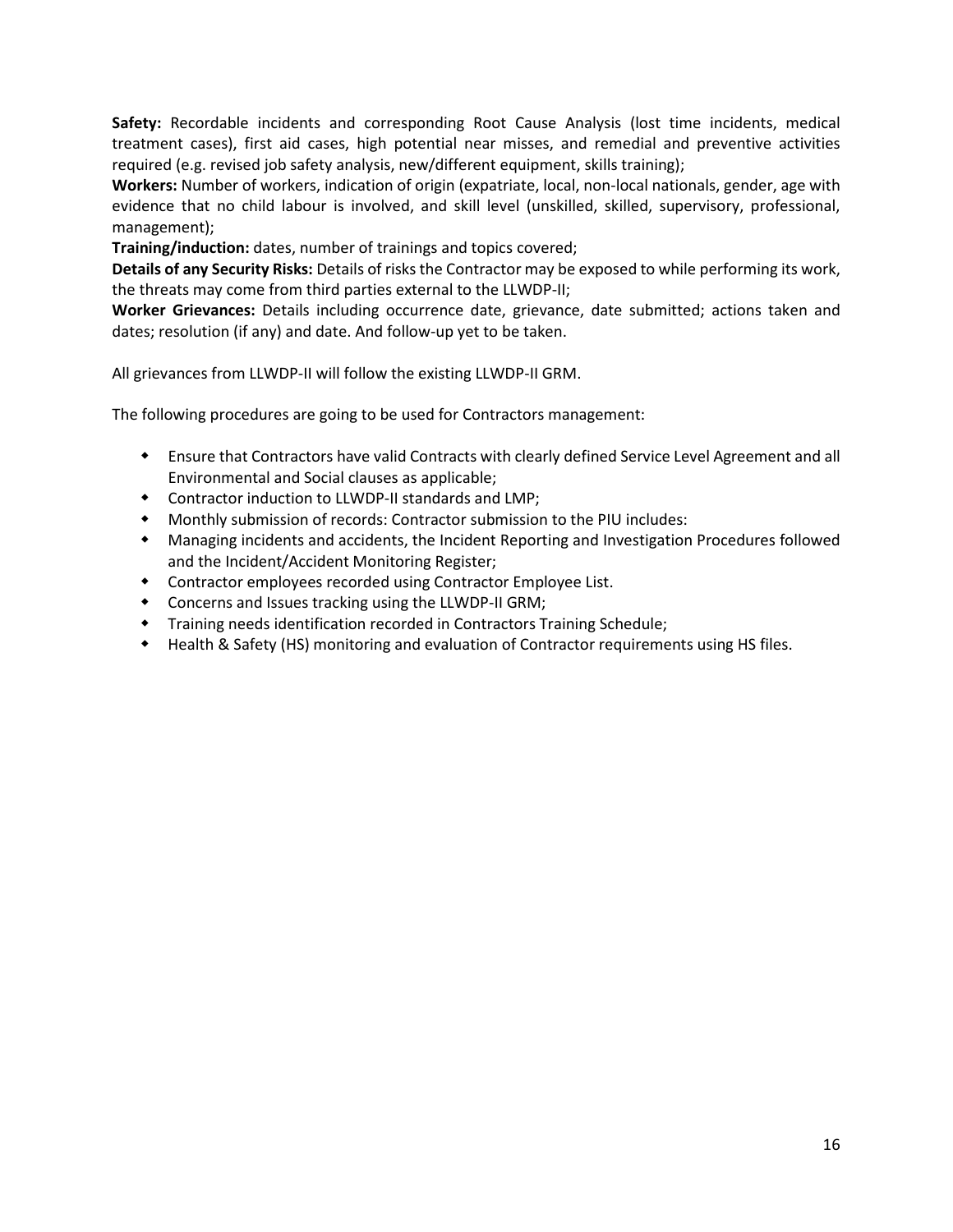### **APPENDIX 1: CONTRACTOR SAFETY, HEALTH AND ENVIRONMENT (SHE) FILE MONITORING FORM**

| <b>Name of Contractor:</b> | District:         |
|----------------------------|-------------------|
|                            | Village/Locality: |

**Instructions:** Tick (√) if available, put a cross (×) if unavailable. Tick (√) if there was activity, put a cross (×) if there was no activity. Tick (√) if there's evidence, put a cross (×) if there is no evidence. Make a comment according to the changes that have taken place as reflected by availability, activity and evidence on each SHE item.

| NO.                     | <b>Monthly SHE Items Checklist</b> | Available | <b>Activity</b> | <b>Evidence</b> | <b>Comment</b> |
|-------------------------|------------------------------------|-----------|-----------------|-----------------|----------------|
| $\mathbf{1}$            | Valid Working Contract             |           |                 |                 |                |
| $\overline{2}$          | <b>Current Employee List</b>       |           |                 |                 |                |
| $\overline{\mathbf{3}}$ | Appointment Letter Included &      |           |                 |                 |                |
|                         | Copy of ID per employee            |           |                 |                 |                |
| 4                       | Inductions - all Contractor Staff: |           |                 |                 |                |
|                         | Reports available                  |           |                 |                 |                |
| 5                       | HIRA & Reporting: Incidents,       |           |                 |                 |                |
|                         | <b>Accidents &amp; Near Misses</b> |           |                 |                 |                |
| 6                       | Vehicles: Daily Inspection Sheet,  |           |                 |                 |                |
|                         | <b>Drivers Licences</b>            |           |                 |                 |                |
| $\overline{7}$          | Register for complaints: GRM       |           |                 |                 |                |
|                         | being Implemented                  |           |                 |                 |                |
| 8                       | Contractors Field Workers PPE:     |           |                 |                 |                |
|                         | Branded and Properly worn at all   |           |                 |                 |                |
|                         | times while on duty                |           |                 |                 |                |
| 9                       | <b>Training Needs Assessment</b>   |           |                 |                 |                |
| 10                      | Fire Extinguishers: Valid          |           |                 |                 |                |
| 11.                     | Any Other                          |           |                 |                 |                |
|                         |                                    |           |                 |                 |                |
|                         | LLWDP-II E&S Name:                 |           |                 |                 |                |
|                         |                                    |           |                 |                 |                |
|                         | Signature:                         |           |                 |                 |                |
|                         |                                    |           |                 |                 |                |
| Date:                   |                                    |           |                 |                 |                |
|                         |                                    |           |                 |                 |                |
|                         | Contractor:                        |           |                 |                 |                |
|                         |                                    |           |                 |                 |                |
|                         | Signature:                         |           |                 |                 |                |
| Date:                   |                                    |           |                 |                 |                |